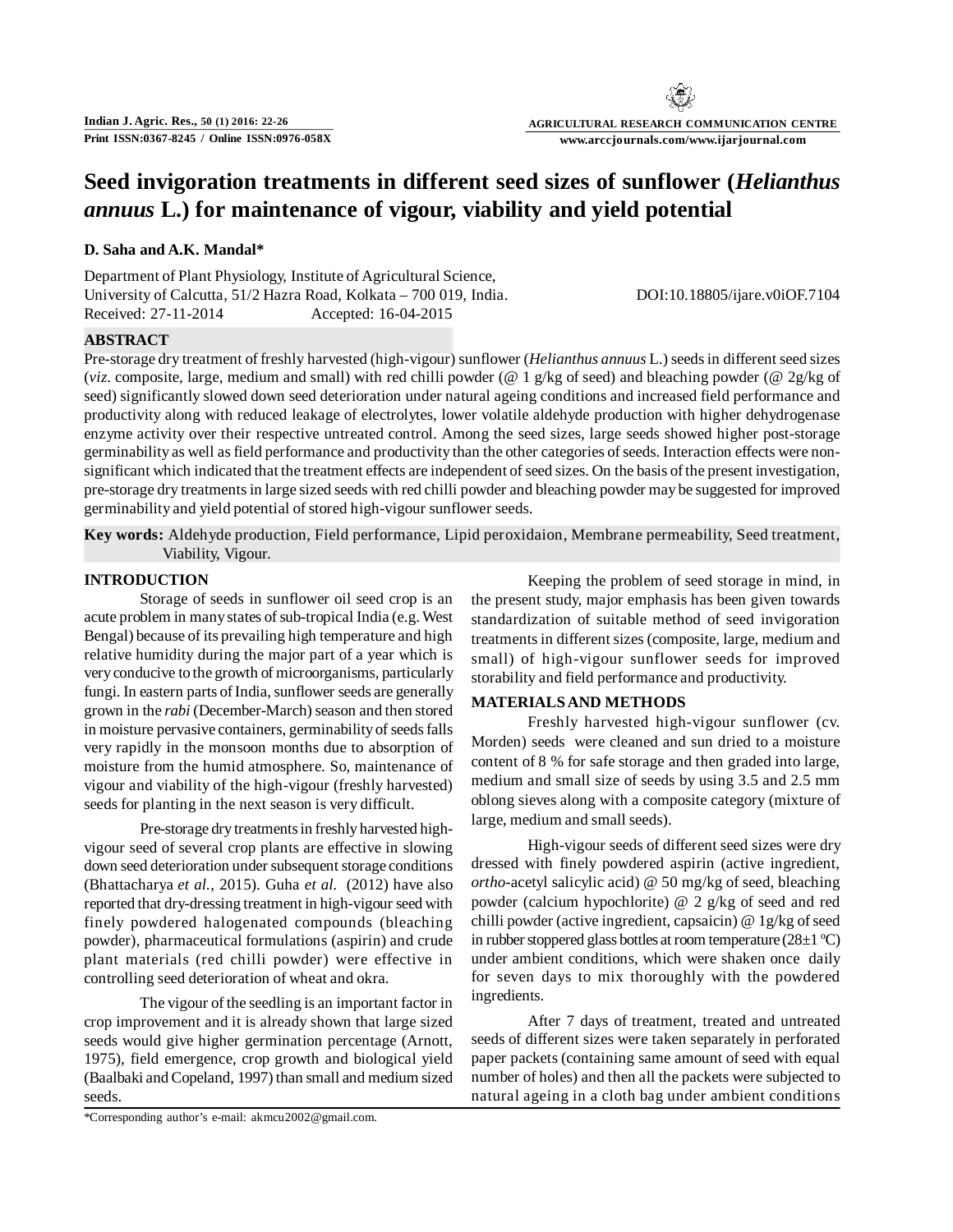(RH 76 $\pm$ 3.2 % 30 $\pm$ 1.6 °C) for 180 days. The packets were shaken at a regular interval for uniform ageing. Germination tests (minimum 400 seeds for each treatment as specified by ISTA, 2009) were done immediately after treatment (before ageing) and after natural ageing for six months following the method of Punjabi and Basu (1982) with minor modifications. Data on germination percentage and seedling length were recorded after 7 days of germination at 23±1 ºC temperature.

**Field Experiment:** For the field experiment, treated and untreated sunflower seeds of different sizes were restored in rubber-stoppered glass bottles after 7 days of treatment and kept in the laboratory under ambient condition till the sowing in the field. Field experiment was carried out at the Agricultural Experimental Farm of Calcutta University at Baruipur, West Bengal during *rabi* (December-February) season using randomized block design (RBD) with three replications for each treatment. After final land preparation, seeds were sown in the pit @ 10 kg/ha giving a space of 40 cm between the pits and 40 cm between the rows. The plot size was 10 m<sup>2</sup>(4 m×2.5 m) for each replication. A fertilizer dose of N:  $P_2O_5$ : K<sub>2</sub>O was given @ 80: 40: 40 kg/ ha respectively. The entire amounts of phosphate and potash and 50 % of nitrogen were added at the time of sowing along with an immediate post-sowing irrigation for proper field establishment. The rest 50% of nitrogen was top dressed in two equal split doses; one at one month after sowing and another at the flower initiation stage. The crop has received a total of four irrigations and periodical intercultural practices were made during the cultivation period.

Data on plant population/m<sup>2</sup> was taken after 15 days of sowing. After thinning, plant population was fixed at 5 per square meter. The number of seeds per head, yield per m<sup>2</sup> and 1000-seed weight were recorded replication-wise for each treatment after harvest. The experiments were carried out in two consecutive seasons (2012-13 and 2013-14).

**Biochemical study:** Biochemical studies were conducted immediately after treatment (before ageing) and six months' natural ageing. The membrane permeability of treated and untreated high-vigour sunflower seeds of different sizes were measured by leakage of electrolytes following the method of Anderson *et al.* (1964) and dehydrogenase enzyme activity was measured following the method of Kittock and Law (1968). The chemical assay of volatile aldehyde production by the treated and untreated seed was studied following the method of Wilson and McDonald (1986). Data collected on various parameters were statistically analyzed (Fisher, 1948). Germination percentage data were transformed to their respective angles (arc-sin) before analysis.

#### **RESULT S AND DISCUSSION**

Germination test conducted immediately after treatment in different seed sizes (*viz*. composite, large, medium and small) did not show significant differences on germination percentage and seedling vigour between treated and their respective untreated control. However, after natural ageing at  $76\pm3.2$  % RH and  $30\pm1.6$  °C temperature for 180 days, red chilli powder and bleaching powder followed by aspirin treated seeds showed significant improvement on germinability and total seedling length over untreated control (Table 1).

**TABLE 1:** Effect of pre-storage seed invigoration treatments on different seed sizes of sunflower (cv. Morden) on germination percentage and total seedling length (mm) after natural ageing at 76±3.2 % RH and 30±1.6 °C temperature for 6 months

|                                                                             |               |               |                        |               |                                               | Seed sizes (S)             |        |                            |                             |        |
|-----------------------------------------------------------------------------|---------------|---------------|------------------------|---------------|-----------------------------------------------|----------------------------|--------|----------------------------|-----------------------------|--------|
| <b>Treatments</b>                                                           |               |               | Germination percentage |               |                                               |                            |        | Total seedling length (mm) |                             |        |
| Physiological<br>Treatments (T)                                             | Composite     | Large         | Medium                 | Small         | Mean                                          | Composite                  | Large  | Medium                     | Small                       | Mean   |
| Control                                                                     | 43<br>(40.98) | 58<br>(49.60) | 40<br>(39.23)          | 23<br>(28.66) | 41<br>(39.82)                                 | 110.38                     | 132.63 | 103.45                     | 73.94                       | 105.10 |
| Aspirin (50 mg/kg<br>of seeds)                                              | 48<br>(43.85) | 60<br>(50.77) | 45<br>(42.13)          | 28<br>(31.95) | 45<br>(42.13)                                 | 114.38                     | 134.33 | 109.31                     | 76.38                       | 108.61 |
| Bleaching powder<br>(2 g/kg of seeds)                                       | 53<br>(46.72) | 78<br>(72.03) | 53<br>(46.72)          | 35<br>(36.27) | 55<br>(47.87)                                 | 152.99                     | 174.46 | 144.93                     | 88.41                       | 140.20 |
| Red chilli powder<br>(1 g/kg of seeds)                                      | 65<br>(53.73) | 80<br>(63.43) | 60<br>(50.77)          | 43<br>(40.98) | 62<br>(52.94)                                 | 164.69                     | 184.8  | 149.93                     | 98.78                       | 149.56 |
| Mean                                                                        | 52<br>(46.15) | 69<br>(56.17) | 50<br>(45.00)          | 32<br>(34.45) |                                               | 134.86                     | 156.05 | 128.17                     | 84.38                       |        |
|                                                                             |               |               | CD value at 0.05P      |               |                                               |                            |        |                            | CD value at 0.05P           |        |
| Pre-storage treatments (T)<br>Seed size $(S)$<br>Interaction $(T \times S)$ |               |               | 4.97<br>4.97<br>NS.    |               | Seed size $(S)$<br>Interaction $(T \times S)$ | Pre-storage treatments (T) |        |                            | 11.77<br>11.77<br><b>NS</b> |        |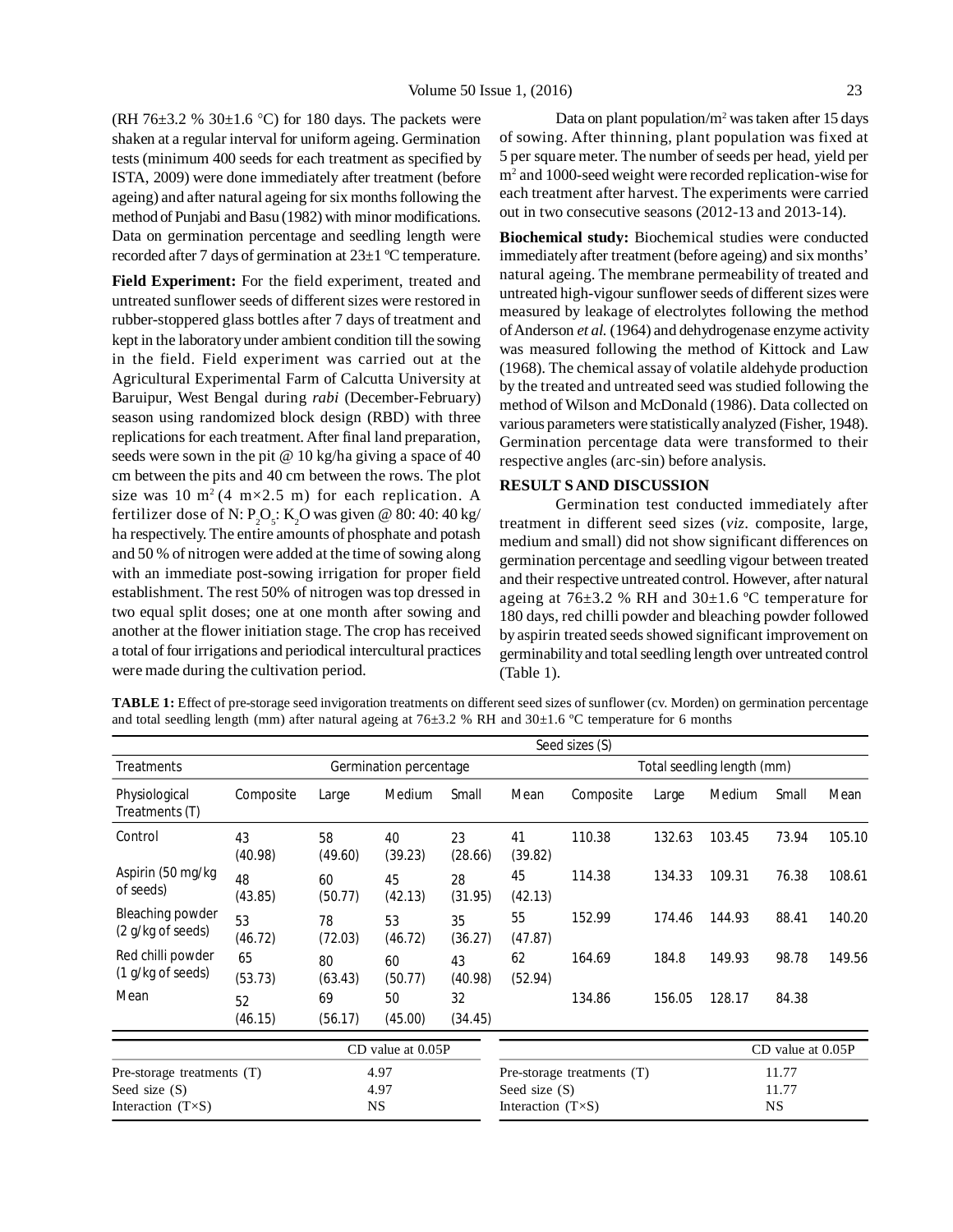The crop raised from the pre-storage dry treated and untreated seeds showed that red chilli powder and bleaching powder significantly improved yield per unit area, 1000 seed weight and number of seeds per head in all the four categories of seed sizes of sunflower over untreated control (Table 2 and 3).

The physiological and biochemical studies conducted immediately after treatment did not show significant differences between the treated and untreated seeds in different categories of seed sizes. But after natural ageing, red chilli powder followed by bleaching powder in different seed sizes significantly improved membrane permeability as measured by reduced leakage of electrolytes, higher dehydrogenase enzyme activity and lower volatile aldehyde production over their respective untreated control (Table 4).Large seeds showed increased leakage of electrolytes possibly due to larger surface area than small, medium and composite seed lot (Table 4). Large seeds showed significant improvement in field performance than small and medium sized seeds (Table 2 and 3). Interaction

effect between seed sizes and pre-storage treatments on germinability, yield and other yield attributes were nonsignificant for all parameters which indicated that treatment effects were independent of seed sizes.

The literatures on seed size reveal that size of the seed considerably influences germinabilty as well as productivity in a number of crop species (Sadeghi *et al*., 2011). In the present experiment, use of large sized seeds showed greater germinability and better field performance and productivity than small, medium and composite seed lot. Dharmalingam and Basu (1987) demonstrated that large and medium sized seeds of mung bean were superior to small seeds in terms of crop growth and final seed yield. Similarly Sadeghi *et al*. (2011) suggested that the use of large seeds at planting was beneficial in terms of grain yield and seed quality in jute and safflower respectively. McDanial (1969) analysed the effects of seed size in barley on seedling vigour and suggested that mitochondrial efficiency, at least as a link in the metabolic chain was responsible for the vigour of seedling growth and since the specific mitochondrial activity

**TABLE 2:** Effect of pre-storage seed invigoration treatments on different seed sizes of sunflower (cv. Morden) on plant population/m2 and no. of seeds/head

|                                               |                 |           | Plant population/ $m2$ |                 |                            | No. of seeds/head            |     |                  |                       |      |
|-----------------------------------------------|-----------------|-----------|------------------------|-----------------|----------------------------|------------------------------|-----|------------------|-----------------------|------|
|                                               |                 |           | Seed sizes $(S)$       |                 |                            |                              |     | Seed sizes $(S)$ |                       |      |
| Physiological Treatments (T)                  | Composite Large |           | Medium                 | Small           | Mean                       | Composite Large              |     | Medium           | Small                 | Mean |
| Control                                       | 11              | 18        | 13                     | 10              | 13                         | 630                          | 686 | 601              | 549                   | 617  |
| Aspirin $(50 \text{ mg/kg of seeds})$         | 13              | 19        | 14                     | 10              | 14                         | 665                          | 729 | 623              | 578                   | 649  |
| Bleaching powder $(2 \frac{g}{kg})$ of seeds) | 16              | 23        | 14                     | 11              | 16                         | 718                          | 820 | 694              | 620                   | 713  |
| Red chilli powder $(1 \text{ g/kg of seeds})$ | 19              | 24        | 17                     | 12              | 18                         | 724                          | 845 | 721              | 633                   | 731  |
| Mean                                          | 15              | 21        | 14                     | 11              |                            | 684                          | 770 | 660              | 595                   |      |
|                                               |                 |           | $CD$ value at $0.05P$  |                 |                            |                              |     |                  | $CD$ value at $0.05P$ |      |
| Pre-storage treatments $(T)$                  |                 | <b>NS</b> |                        |                 |                            | Pre-storage treatments $(T)$ |     | 65.38            |                       |      |
| Seed size $(S)$                               |                 | <b>NS</b> |                        | Seed size $(S)$ |                            |                              |     |                  | 65.38                 |      |
| Interaction $(T \times S)$                    |                 | <b>NS</b> |                        |                 | Interaction $(T \times S)$ |                              |     |                  | NS                    |      |

**TABLE 3:** Effect of pre-storage seed invigoration treatments on different seed sizes of sunflower (cv. Morden) on yield/unit area  $(g/m<sup>2</sup>)$  and 1000 seed weight  $(g)$ 

|                                               |           |                       | Yield/unit area $(g/m^2)$ |                            |        |           |       | $1000$ seed weight $(g)$ |                       |       |
|-----------------------------------------------|-----------|-----------------------|---------------------------|----------------------------|--------|-----------|-------|--------------------------|-----------------------|-------|
|                                               |           |                       | Seed sizes $(S)$          |                            |        |           |       | Seed sizes (S)           |                       |       |
| Physiological Treatments (T)                  | Composite | Large                 | Medium                    | Small                      | Mean   | Composite | Large | Medium                   | Small                 | Mean  |
| Control                                       | 98.75     | 121.75                | 93.25                     | 61.64                      | 93.85  | 32.02     | 32.04 | 30.38                    | 17.77                 | 28.05 |
| Aspirin $(50 \text{ mg/kg of seeds})$         | 99.17     | 125.25                | 96.53                     | 65.5                       | 96.61  | 32.08     | 33.60 | 31.86                    | 18.34                 | 28.97 |
| Bleaching powder $(2 \frac{g}{kg})$ of seeds) | 113.58    | 135.5                 | 105.55                    | 83.82                      | 109.61 | 35.50     | 38.72 | 33.91                    | 22.04                 | 32.54 |
| Red chilli powder $(1 \text{ g/kg of seeds})$ | 115.81    | 144.16                | 106.3                     | 91.67                      | 114.49 | 36.82     | 40.30 | 35.73                    | 22.71                 | 33.89 |
| Mean                                          | 106.83    | 131.67                | 100.41                    | 75.66                      |        | 34.11     | 36.17 | 32.97                    | 20.22                 |       |
|                                               |           | $CD$ value at $0.05P$ |                           |                            |        |           |       |                          | $CD$ value at $0.05P$ |       |
| Pre-storage treatments (T)                    |           | 11.46                 |                           | Pre-storage treatments (T) |        |           |       |                          |                       |       |
| Seed size $(S)$                               |           | 11.46                 |                           | Seed $size(S)$             |        |           |       |                          | 3.10                  |       |
| Interaction $(T \times S)$                    |           | NS                    |                           | Interaction $(T \times S)$ |        |           |       |                          | <b>NS</b>             |       |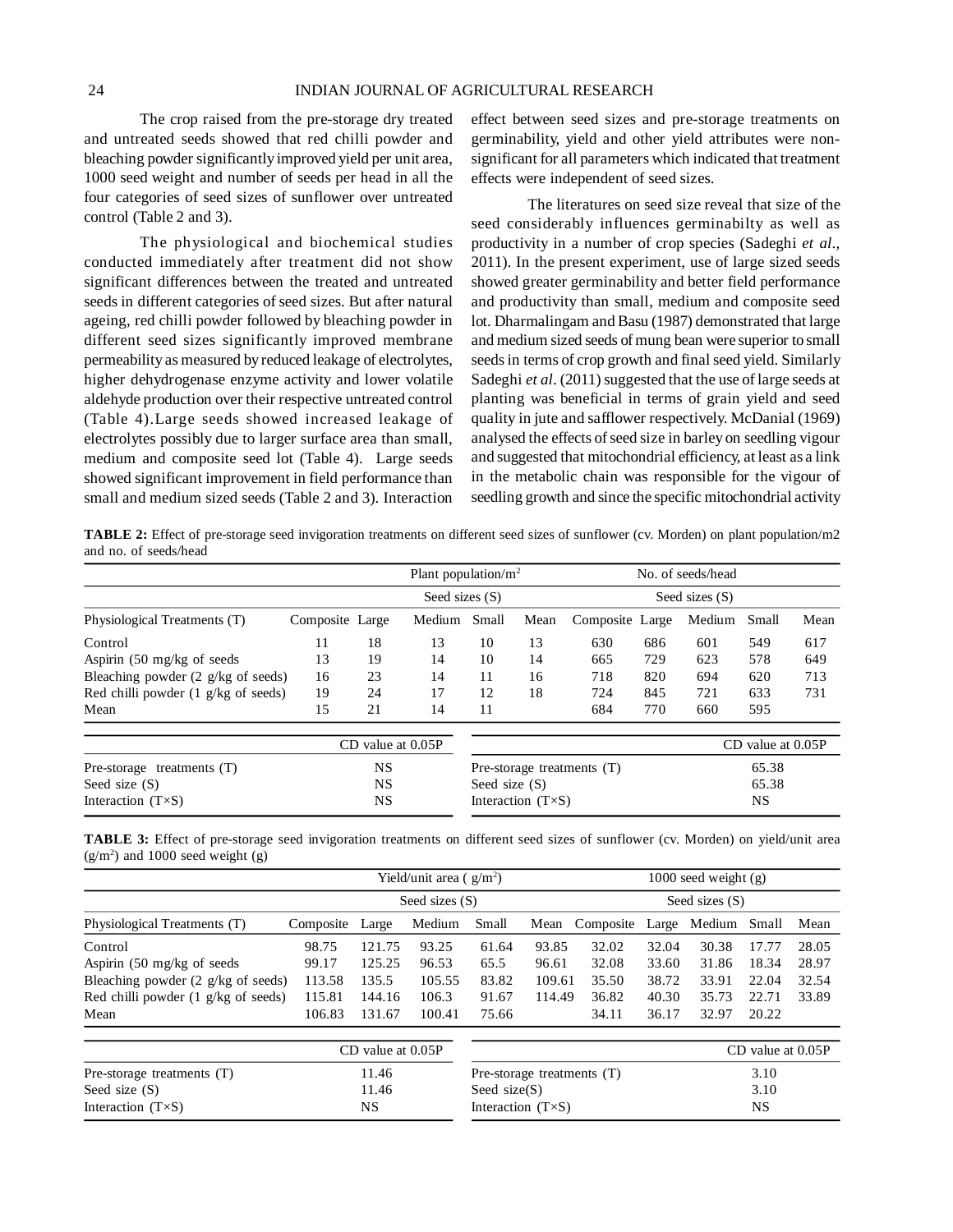|                                                                           |                 |       | Electrical conductivity (dsm <sup>-1</sup> ) |       |               |                            |       | Dehydrogenase activity (nmole/hr/embryo) |                     |      |                                                                  |                | Volatile aldehyde production (O.D.) |                             |       |
|---------------------------------------------------------------------------|-----------------|-------|----------------------------------------------|-------|---------------|----------------------------|-------|------------------------------------------|---------------------|------|------------------------------------------------------------------|----------------|-------------------------------------|-----------------------------|-------|
|                                                                           |                 |       | Seed sizes (S)                               |       |               |                            |       | Seed sizes (S)                           |                     |      |                                                                  | Seed sizes (S) |                                     |                             |       |
| Treatments (T)<br>Physiological                                           | Composite Large |       | Medium                                       | Small |               | Mean Composite Large       |       | Medium                                   | Small Mean          |      | Composite                                                        | Large          | Medium                              | Small                       | Mean  |
| Control                                                                   | 0.078           | 0.114 | 0.071                                        | 0.069 | 0.083         | 7.94                       | 8.64  | 8.12                                     | 5.76                | 7.62 | 0.692                                                            | 0.668          | 0.697                               | 0.718                       | 0.694 |
| Aspirin                                                                   | 0.057           | 0.083 | 0.048                                        | 0.029 | 0.054         | 7.95                       | 9.51  | 8.42                                     | 7.08                | 8.24 | 0.670                                                            | 0.646          | 0.677                               | 0.709                       | 0.676 |
| (50 mg/kg of seeds)                                                       |                 |       |                                              |       |               |                            |       |                                          |                     |      |                                                                  |                |                                     |                             |       |
| Bleaching powder                                                          | 0.044           | 0.068 | 0.037                                        | 0.024 | 0.043         | 9.18                       | 10.06 | 9.32                                     | 7.70                | 9.10 | 0.634                                                            | 0.607          | 0.636                               | 0.644                       | 0.630 |
| (2 g/kg of seeds)                                                         |                 |       |                                              |       |               |                            |       |                                          |                     |      |                                                                  |                |                                     |                             |       |
| Red chilli powder<br>(1 g/kg of seeds)                                    | 0.031           | 0.049 | 0.025                                        | 0.018 | 0.031         | 9.36                       | 10.30 | 9.59                                     | 9.21                | 9.62 | 0.630                                                            | 0.594          | 0.633                               | 0.639                       | 0.624 |
| Mean                                                                      | 0.053           | 0.079 | 0.045                                        | 0.035 |               | 8.61                       | 9.63  | 8.87                                     | 7.44                |      | 0.657                                                            | 0.629          | 0.661                               | 0.678                       |       |
|                                                                           |                 |       | CD value at 0.05P                            |       |               |                            |       |                                          | CD value at $0.05P$ |      |                                                                  |                |                                     | CD value at 0.05P           |       |
| Pre-storage treatments (T)<br>Interaction $(T \times S)$<br>Seed size (S) |                 | ŠN    | 0.032<br>0.032                               |       | Seed size (S) | Pre-storage treatments (T) |       | 0.70<br>0.70                             |                     |      | Pre-storage treatments (T)<br>Interaction (T×S)<br>Seed size (S) |                |                                     | 0.027<br>0.027<br><b>SN</b> |       |
|                                                                           |                 |       |                                              |       |               | Interaction (T×S)          |       | SN                                       |                     |      |                                                                  |                |                                     |                             |       |

TABLE 4: Effect of pre-storage seed invigoration treatments on different seed sizes of sunflower (cv. Morden) on the membrane permeability (measured by electrical conductivity

#### Volume 50 Issue 1, (2016) 25

would remain constant over a wide range of seeds size within a given cultivar, the large seed would produce more vigorous seedling.

Peroxidation of membrane lipid by free radical would increase permeability and cause loss of membrane integrity (Goel and Sheoran, 2003) and reduced energy production (Booth and Bai, 1999) during ageing of seeds. Free radicals can also oxidize proteins (Stadtman, 1992) and nucleic acids (Reiss and Tappel, 1973). Beside the direct role of free radical and lipid peroxidation, the soluble sugars, aldehydes or ketones (by product of lipid peroxidation) nonenzymatically react with amino groups of proteins or nucleic acid to form advanced glycosylation end products. These types of glycation reactions attack enzymes and DNA (Taniguchi *et al.,* 1989).

Regarding the mode of action of the beneficial effect of the dry treatments on the viability maintenance is yet to be elucidated. Capsaicin (the active ingredient of red chilli powder) content in chili is 0.14 % (Cordell and Araujo, 1993). Capsaicin is an acknowledged inhibitor of lipid peroxidation (Dey and Ghosh, 1993) and acts as an antioxidant (Nascimento *et al*., 2013) against free radicals like OHº and peroxyl radical (Galano and Martinez, 2012). Capsaicin is shown to scavenge free radicals by hydrogen transfer from phenolic hydroxyl group (Galano and Martinez, 2012). Capsaicin also possesses anti-microbial properties which suggest its use as a potential natural inhibitor of pathogenic microorganisms in seed.

Vidyadhar and Singh (2000) observed that halogenation of mustard and maize seeds with chlorine (common bleaching powder) during storage resulting in stabilization of membrane lipid double bonds (Rudrapal and Basu, 1981) ensuring higher seed vigour and enhanced yield (Farooq *et al.,* 2008). Besides these possibilities, halogens like iodine also act as a free radical controlling agent (Pryor and Lasswell, 1975).

The present findings confirm the entry of active ingredients into stored seeds but the mechanism of their entry requires a critical elucidation. However, the cracks and crevices in the seed coat may possibly serve as entry point of exogenously applied substances. Channel proteins present in the membrane (permits entry of water soluble substances across the hydrophobic lipid bi-layer) possibly act as passage for the entry of the dry active ingredients inside cell.

On the basis of the above results, pre-storage dry seed treatment in large sized seeds with red chilli powder and bleaching powder may be suggested for extended storability and improved field performance and productivity of high-vigour sunflower seeds.